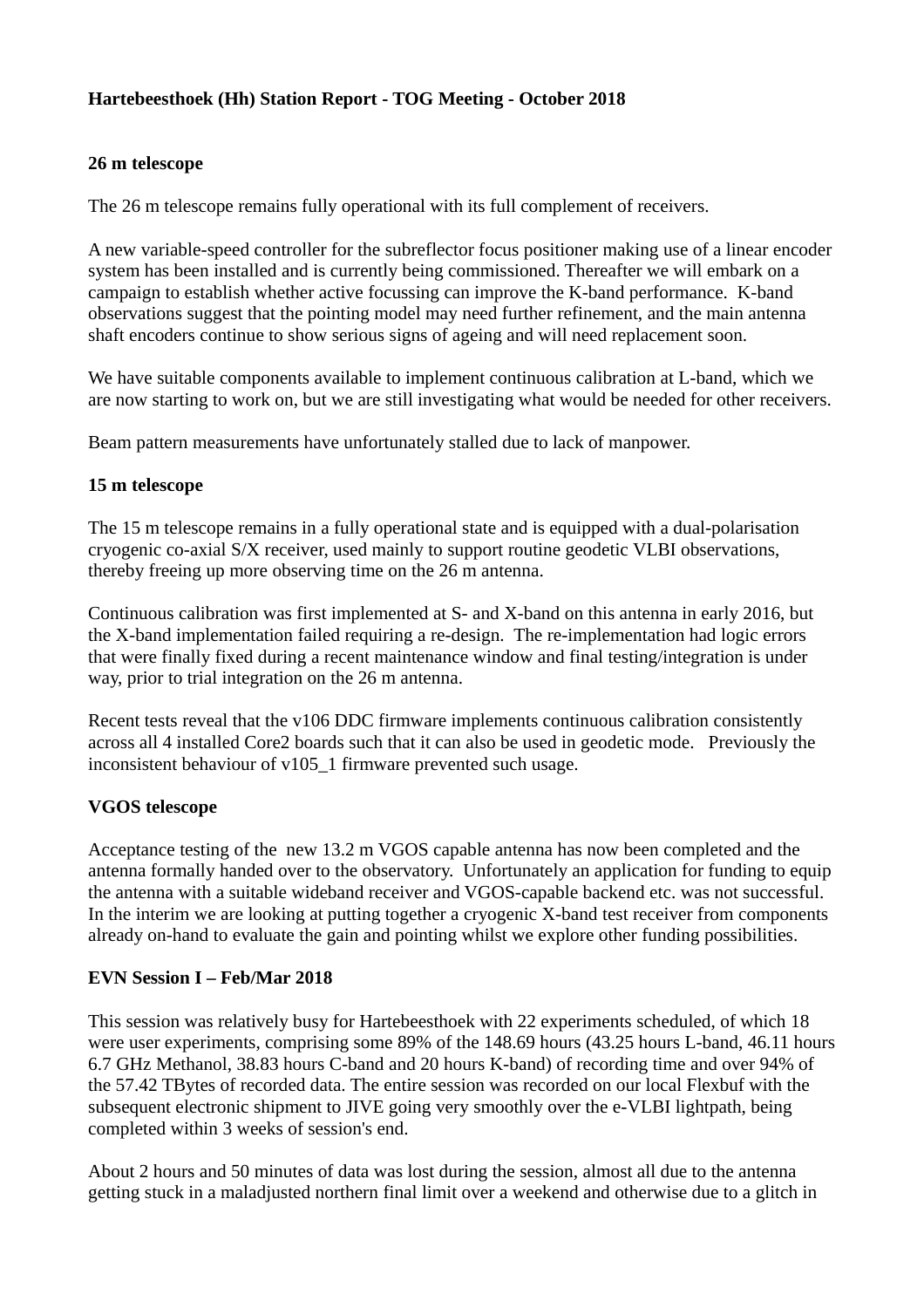the subreflector positioner and an operator error. There was the usual significant RFI at L-band.

### **EVN Session II – Jun/Jul 2017**

This session was equally busy with 22 experiments scheduled, of which 17 were user experiments, comprising some 93% of the 201.31 hours (16.83 hours C-band, 37.49 hours L-band, 85.83 hours S/X-band and 61.16 hours K-band) of recording time and over 94.5% of the 56.16 TBytes of recorded data. The entire session was recorded on our Flexbuf with electronic shipment to JIVE within 4 weeks of session's end. The sudden step up in recording time and data volume appears to be mainly due to the inclusion of some day-long astrometric experiments.

About 5 hours and 30 minutes of data was lost during the session, due to a 'jive5ab' software glitch on the Flexbuf in the early hours of a weekend morning. There was also the usual significant RFI at L-band.

### **e-VLBI / Connectivity**

Over the period March to September 2018 Hartebeesthoek participated in 5 e-VLBI sessions, of which 3 were at L-band and 2 were at C-band, comprising roughly 51.25 hours of user data. The dedicated layer-2 'light-path' connection direct to JIVE was used without incident throughout – the only minor data loss was due to a declination encoder problem. All of the sessions were transmitted directly from the FiLa10G in the DBBC2.

### **Out of Session experiments**

Additionally the Hartebeesthoek 26 m supported a total of 8 out-of-session RadioAstron imaging observations of which 6 were formally as part of the EVN.

Hartebeesthoek, as part the now defunct RadioAstron survey program, also participated in some 48 segments (ranging from 20 minutes to 1 hour in duration) over this period with the majority involving switching from C-band to either L-band or K-band on-the-fly mid-segment.

### **Frequency Standards**

The Hartebeesthoek 26 m continued to operate on our T4Science iMaser-3000 (iMaser-72) during this period. Our backup EFOS-C (EFOS-28) maser remains operational (though there are minor issues with its heater control circuitry) and was in use as the main frequency standard for the 15 m VLBI system until very recently thereby allowing us to offset the two telescopes in frequency when required. The sequential failure of our two backup clocks at the start of September has left us currently very exposed and we are urgently attending to this issue. Our original EFOS-A maser (EFOS-6) is still running but is no longer considered reliable. A Vremya VCH-314 two-channel precision frequency comparator is available to allow intercomparison of the three masers.

### **Mark5(B/B+/C) & Flexbuf Recorders**

Since February 2017 our 105 TB capacity Flexbuf system has been adopted as the primary recorder (in VDIF format) for EVN use. Unfortunately is it no longer able to hold two sessions' worth of data at current recording rates and urgently needs to be upgraded. We also have two Mark5B+ recorders set up to record the two VLBI backends (on the 26m and 15m in Mark5B format) independently. In addition a Mark5C recorder (on long-term loan from the University of Tasmania in support of collaboration with the AuScope array) and an older Mark5B recorder provide an offline electronic data shipment capability. The former can also be used to record 2 or 4 Gbps VDIF